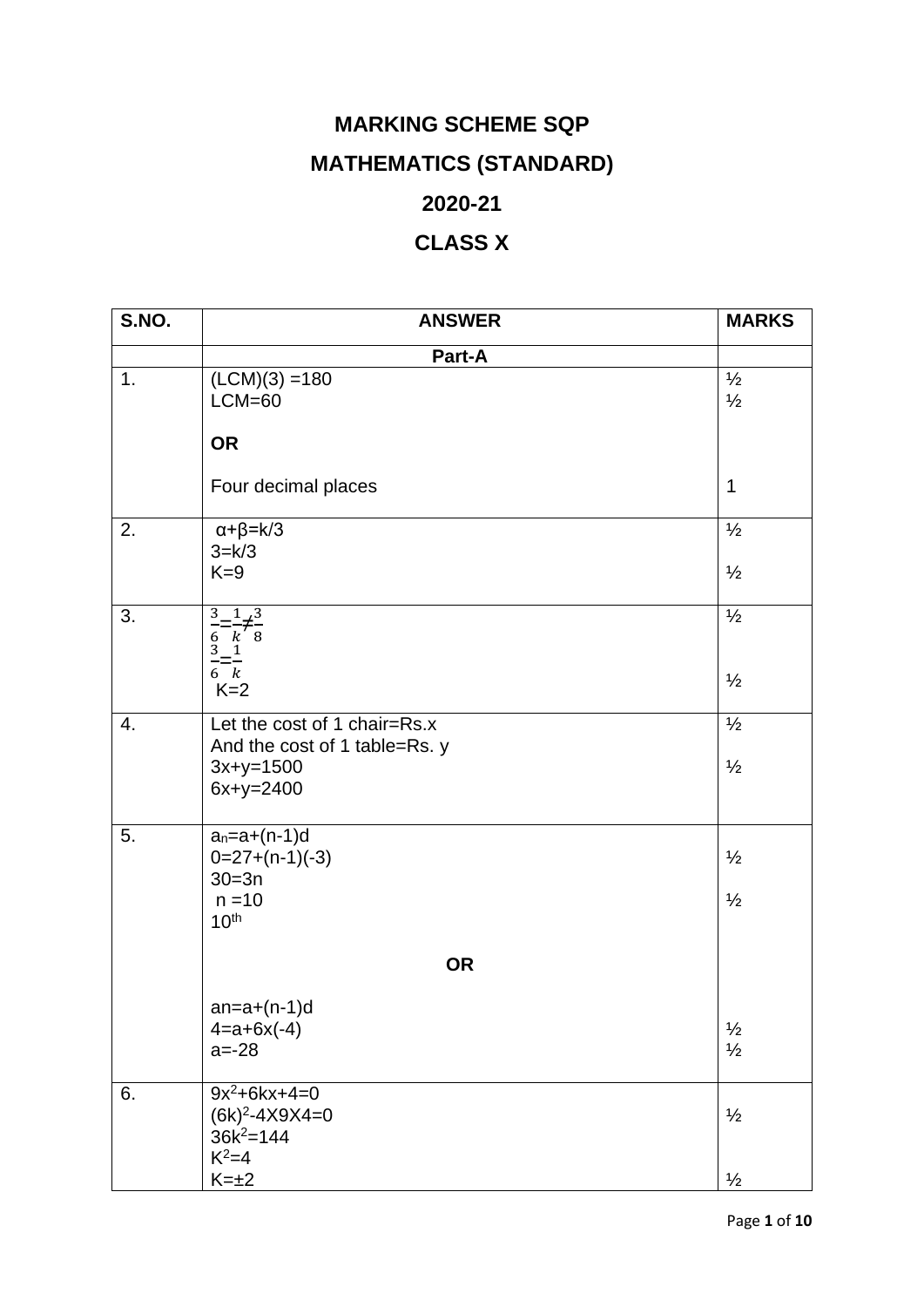| 7. | $x^2+7x+10=0$                                  |               |
|----|------------------------------------------------|---------------|
|    | $x^2+5x+2x+10=0$                               | $\frac{1}{2}$ |
|    | $(x+5)(x+2)=0$                                 | $\frac{1}{2}$ |
|    | $X=-5, x=-2$                                   |               |
|    | <b>OR</b>                                      |               |
|    |                                                |               |
|    | $3ax^2-6x+1=0$                                 | $\frac{1}{2}$ |
|    | $(-6)^2 - 4(3a)$ (1)<0                         |               |
|    |                                                |               |
|    | $12a > 36 \approx 3$                           | $\frac{1}{2}$ |
|    |                                                |               |
| 8. | PQ=PT<br>PL+LQ=PM+MT                           |               |
|    | PL+LN=PM+MN                                    |               |
|    | Perimeter( $\triangle$ PLM)                    |               |
|    | $=$ PL+LM+PM                                   | $\frac{1}{2}$ |
|    | $=$ PL+LN+MN+PM                                |               |
|    | $=2(PL+LN)$<br>$=2(PL+LQ)$                     |               |
|    | $=2X28=56cm$                                   | $\frac{1}{2}$ |
| 9. |                                                |               |
|    | 3                                              |               |
|    | In $\triangle$ PAO                             |               |
|    | Tan30°=AO/PA                                   | ½             |
|    | $1/\sqrt{3} = 3/PA$                            | $\frac{1}{2}$ |
|    | PA= $3\sqrt{3}$ cm                             |               |
|    | <b>OR</b>                                      |               |
|    |                                                |               |
|    | In ∆OPQ                                        |               |
|    | $<$ P+ <q+<o=180<math>^{\circ}</q+<o=180<math> |               |
|    | $2 < Q + < P = 180^\circ$                      | $\frac{1}{2}$ |
|    | $2 < Q + 90° = 180°$<br>$2 < Q = 90^\circ$     |               |
|    | $\leq Q = 45^\circ$                            | $\frac{1}{2}$ |
|    |                                                |               |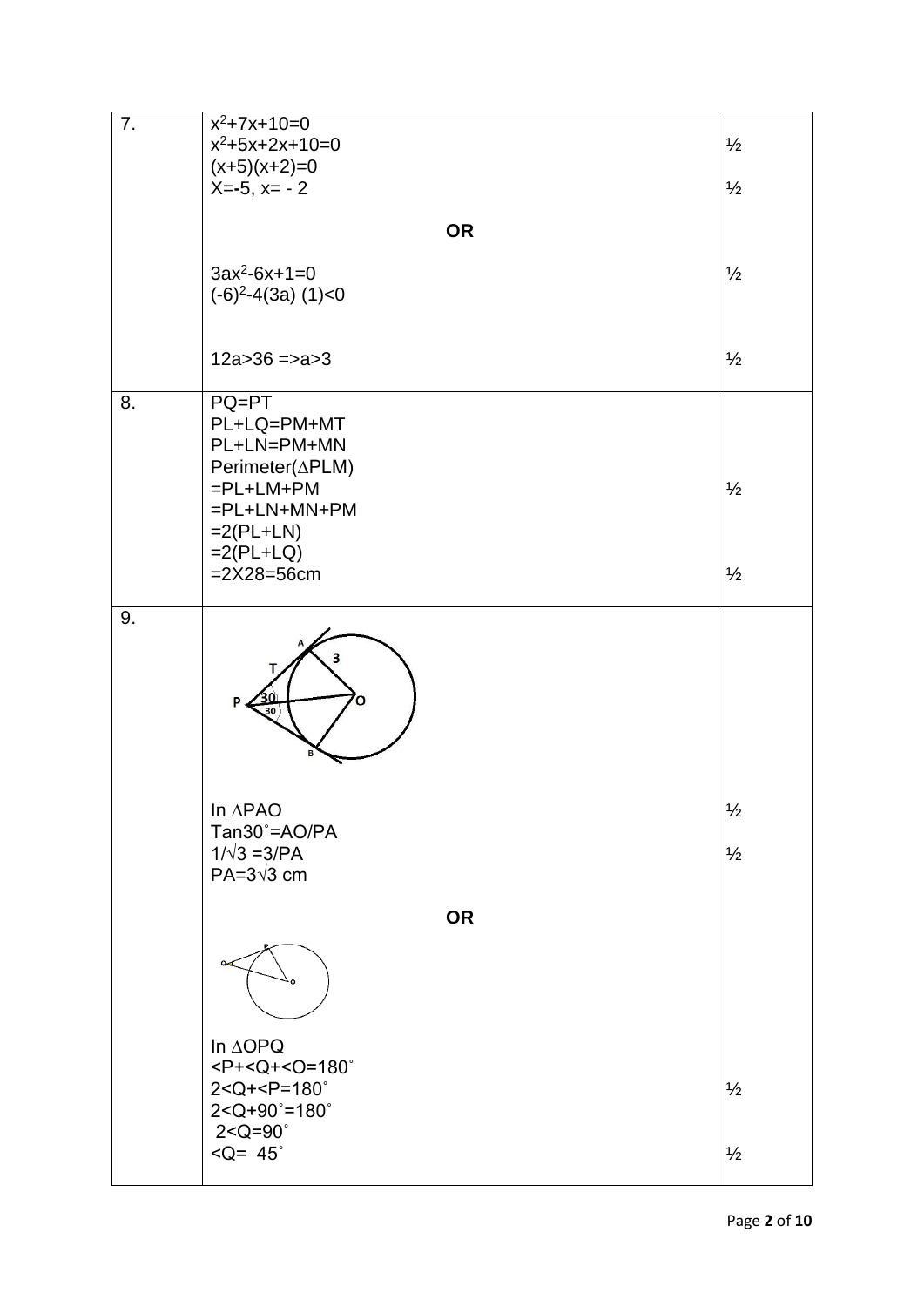| 10. | AD AE                                                          |               |
|-----|----------------------------------------------------------------|---------------|
|     | $BD$ <sup>-</sup> $CE$                                         |               |
|     |                                                                | $\frac{1}{2}$ |
|     | 3 <sup>7</sup><br>$\overline{\mathbf{c}}$                      |               |
|     | $4.5$ $CE$                                                     | $\frac{1}{2}$ |
|     | $CE = 3cm$                                                     |               |
| 11. | 8:5                                                            | $\mathbf{1}$  |
|     |                                                                |               |
| 12. | $Sin30°+cosB=1$                                                |               |
|     | $\frac{1}{2}$ +cosB=1                                          | $\frac{1}{2}$ |
|     | $CosB=1/2$                                                     |               |
|     | $B=60^\circ$                                                   | $\frac{1}{2}$ |
|     |                                                                |               |
| 13. | $x+y$<br>$=2\sin^2\Theta + 2\cos^2\Theta + 1$                  |               |
|     | $=2(\sin^2\Theta + \cos^2\Theta) + 1$                          | $\frac{1}{2}$ |
|     | $= 3$                                                          | $\frac{1}{2}$ |
|     |                                                                |               |
| 14. | length of arc= $\Theta$ /360°(2∏r)                             | $\frac{1}{2}$ |
|     | $= 60/360(2X22/7X21)$                                          |               |
|     | $=22$ cm                                                       | $\frac{1}{2}$ |
|     |                                                                |               |
| 15. | $\prod R^2H = 12X4/3\prod r^3$                                 |               |
|     | $1X1x16=4/3Xr^3X12$                                            | $\frac{1}{2}$ |
|     | $r^3 = 1$                                                      |               |
|     | $r=1$                                                          |               |
|     | $d=2cm$                                                        | $\frac{1}{2}$ |
|     |                                                                |               |
| 16. | probability of getting a doublet=1/6                           | 1             |
|     | <b>OR</b>                                                      |               |
|     |                                                                |               |
|     | probability of getting a black queen=2/52=1/26                 |               |
|     |                                                                |               |
| 17. | iii)(15/2,33/2)<br>(a)                                         | $1x4=4$       |
|     | (b)<br>i) $4$                                                  |               |
|     | iii)16<br>(c)                                                  |               |
|     | iv) $(2.0, 8.5)$<br>(d)                                        |               |
|     | ii) $x-13=0$<br>(e)                                            |               |
| 18. | iii)15 cm<br>(a)                                               | $1x4=4$       |
|     | iv) They are not the mirror image of one another<br>(b)        |               |
|     | ii) Their altitudes have a ratio a:b<br>(c)<br>iv) $5m$<br>(d) |               |
|     | iii)6m<br>(e)                                                  |               |
| 19. | ii) $(4,-2)$<br>(a)                                            | $1x4=4$       |
|     | i) Intersects x-axis<br>(b)                                    |               |
|     | iii) parabola<br>(c)                                           |               |
|     |                                                                |               |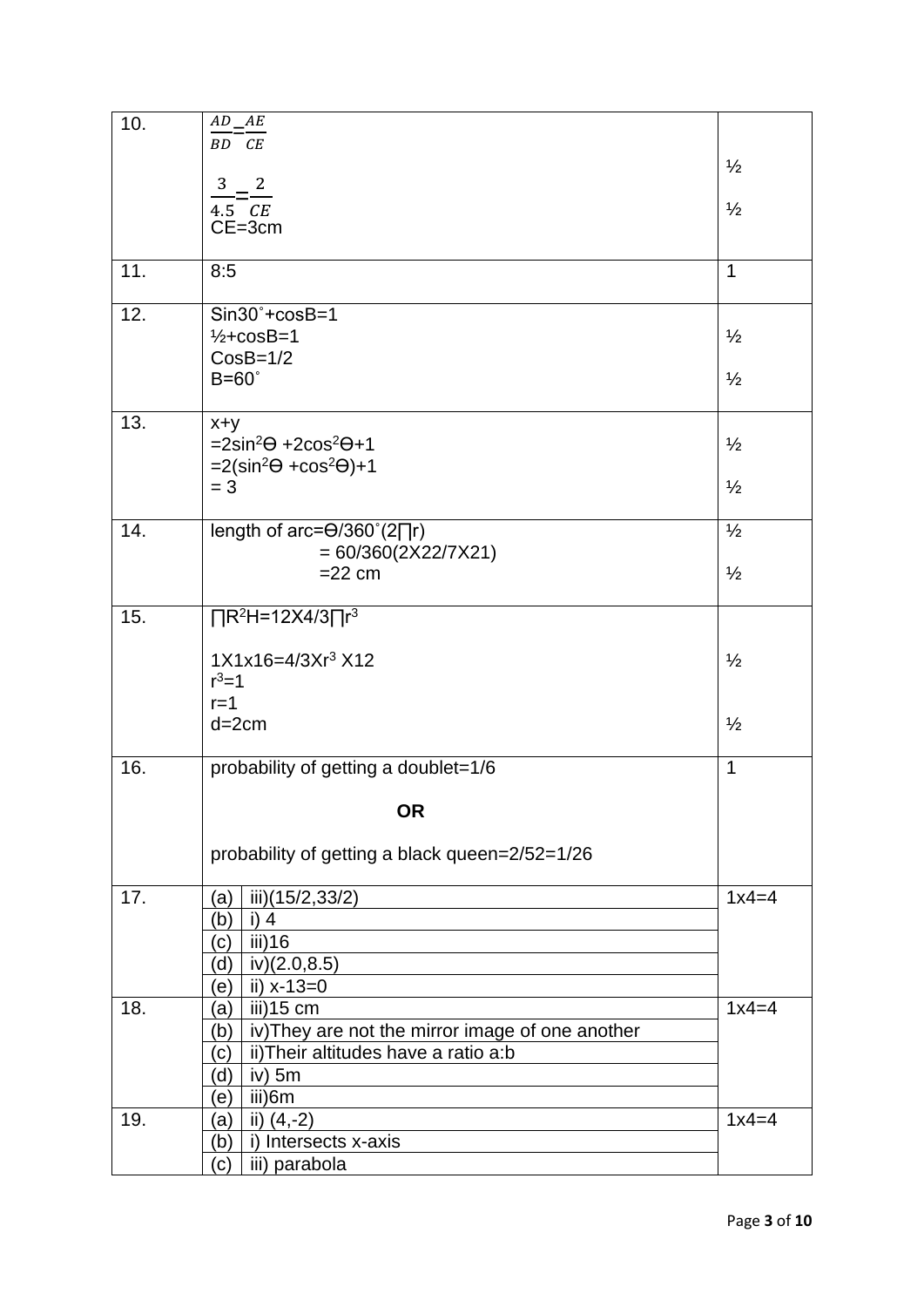|     | ii) $x^2 - 36$<br>d, |         |
|-----|----------------------|---------|
|     | iii) 0<br>$\epsilon$ |         |
| 20. | iii)43<br>'a         | $1x4=4$ |
|     | iii)60<br>(b)        |         |
|     | ii)Median<br>(c)     |         |
|     | iii)80<br>(d)        |         |
|     | iii)31<br>ίе,        |         |

|     | Part-B                                                                                                                                                                       |                                                                              |
|-----|------------------------------------------------------------------------------------------------------------------------------------------------------------------------------|------------------------------------------------------------------------------|
| 21. | $4=2X2$<br>$7=7\times1$<br>$14 = 2X7$<br>LCM=2X2X7=28<br>The three bells will ring together again at 6:28 am                                                                 | $\frac{1}{2}$<br>$\frac{1}{2}$<br>$\frac{1}{2}$<br>$\frac{1}{2}$             |
| 22. | Let $P(x,0)$ be a point on X-axis<br>$PA = PB$<br>$PA2=PB2$<br>$(x-2)^{2}+(0+2)^{2}=(x+4)^{2}+(0-2)^{2}$<br>$X^2+4-4x+4=x^2+16+8x+4$<br>$-4x+4=8x+16$<br>$X=-1$<br>$P(-1,0)$ | $\frac{1}{2}$<br>$\frac{1}{2}$<br>$\frac{1}{2}$<br>$\frac{1}{2}$             |
|     | <b>OR</b>                                                                                                                                                                    |                                                                              |
|     | <b>PR:QR=2:1</b><br>$R\left(\frac{1(-2)+2(3)}{2+1}\right)$ , $\frac{1(5)+2(2)}{2+1}\right)$<br>R(4/3, 3)                                                                     | $\frac{1}{2}$<br>1<br>$\frac{1}{2}$                                          |
| 23. | Sum of zeroes= $5 - 3\sqrt{2} + 5 + 3\sqrt{2} = 10$<br>Product of zeroes= $(5-3\sqrt{2})(5+3\sqrt{2})= 7$<br>$P(x)= X^2-10x+7$                                               | $\frac{1}{2}$<br>1<br>$\frac{1}{2}$                                          |
| 24. | s<br>R                                                                                                                                                                       | Line<br>$seg=1/2$<br>Circles=1<br>/2<br>Tangents<br>$=1/2+$<br>$\frac{1}{2}$ |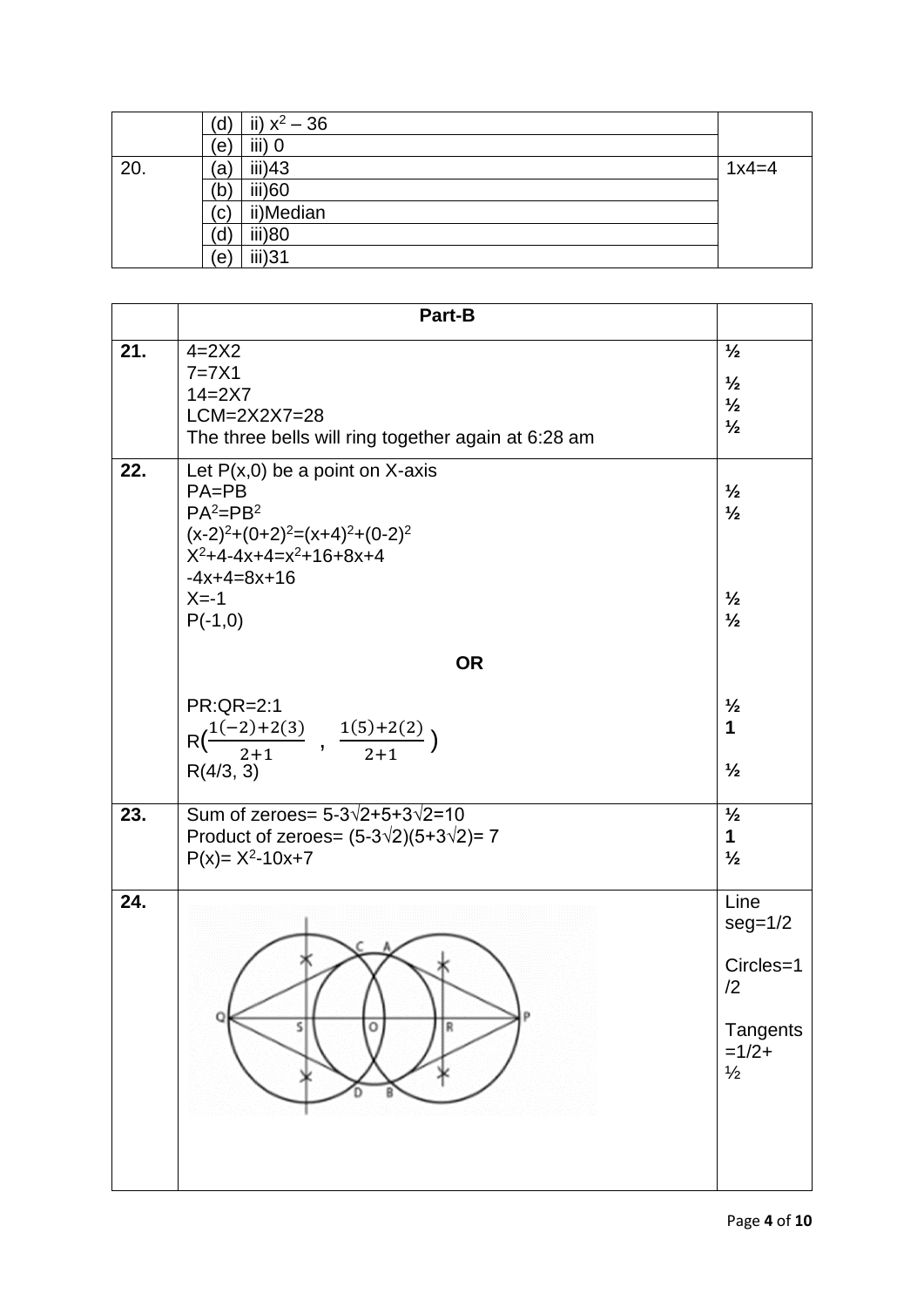| 25. | $tanA=3/4=3k/4k$                                                 | $\frac{1}{2}$ |
|-----|------------------------------------------------------------------|---------------|
|     | sinA=3k/5k=3/5,cosA=4k/5k=4/5                                    | $\frac{1}{2}$ |
|     | $1/\sin A + 1/\cos A$                                            |               |
|     | $= 5/3 + 5/4$                                                    | $\frac{1}{2}$ |
|     | $=(20+15)/12$                                                    | $\frac{1}{2}$ |
|     | $=35/12$                                                         |               |
|     |                                                                  |               |
|     | <b>OR</b>                                                        |               |
|     | $\sqrt{3}$ sin $\Theta$ =cos $\Theta$                            | $\frac{1}{2}$ |
|     | $sin\Theta/cos\Theta = 1/\sqrt{3}$                               | $\frac{1}{2}$ |
|     | $tan\Theta = \frac{1}{\sqrt{3}}$                                 | $\frac{1}{2}$ |
|     | $\Theta = 30^\circ$                                              | $\frac{1}{2}$ |
|     |                                                                  |               |
| 26. | $<$ A = $<$ OPA = $<$ OSA = 90 $^{\circ}$                        | $\frac{1}{2}$ |
|     | Hence, <sop=90°< th=""><th></th></sop=90°<>                      |               |
|     | Also, AP=AS                                                      |               |
|     | Hence, OSAP is a square                                          |               |
|     | $AP = AS = 10cm$                                                 | $\frac{1}{2}$ |
|     | $CR = CQ = 27cm$                                                 |               |
|     | BQ=BC-CQ=38-27=11cm                                              | $\frac{1}{2}$ |
|     | $BP = BQ = 11$ cm                                                |               |
|     | $X = AB = AP + BP = 10 + 11 = 21$ cm                             | $\frac{1}{2}$ |
|     |                                                                  |               |
|     |                                                                  |               |
| 27. | Let 2- $\sqrt{3}$ be a rational number                           | $\frac{1}{2}$ |
|     | We can find co-prime a and b $(b \neq 0)$ such that              |               |
|     | $2 - \sqrt{3} = a/b$                                             | $\frac{1}{2}$ |
|     | $2-a/b=\sqrt{3}$                                                 | $\frac{1}{2}$ |
|     | So we get, $(2a-b)/b=\sqrt{3}$                                   |               |
|     | Since a and b are integers, we get (2a-b)/b is irrational and so |               |
|     | $\sqrt{3}$ is rational. But $\sqrt{3}$ is an irrational number   | $\frac{1}{2}$ |
|     | Which contradicts our statement                                  | $\frac{1}{2}$ |
|     | Therefore 2- $\sqrt{3}$ is irrational                            | $\frac{1}{2}$ |
|     |                                                                  |               |
| 28. | $3x^2+px+4=0$                                                    | $\frac{1}{2}$ |
|     | $3(2/3)2+p(2/3)+4=0$                                             |               |
|     | $4/3+2p/3+4=0$                                                   | $\frac{1}{2}$ |
|     | $P = -8$                                                         | $\frac{1}{2}$ |
|     | $3x^2-8x+4=0$                                                    |               |
|     | $3x^2-6x-2x+4=0$                                                 | $\frac{1}{2}$ |
|     | $X=2/3$ or $x=2$                                                 | $\frac{1}{2}$ |
|     | Hence, x=2                                                       | $\frac{1}{2}$ |
|     |                                                                  |               |
|     |                                                                  |               |
|     |                                                                  |               |
|     |                                                                  |               |
|     |                                                                  |               |
|     |                                                                  |               |
|     |                                                                  |               |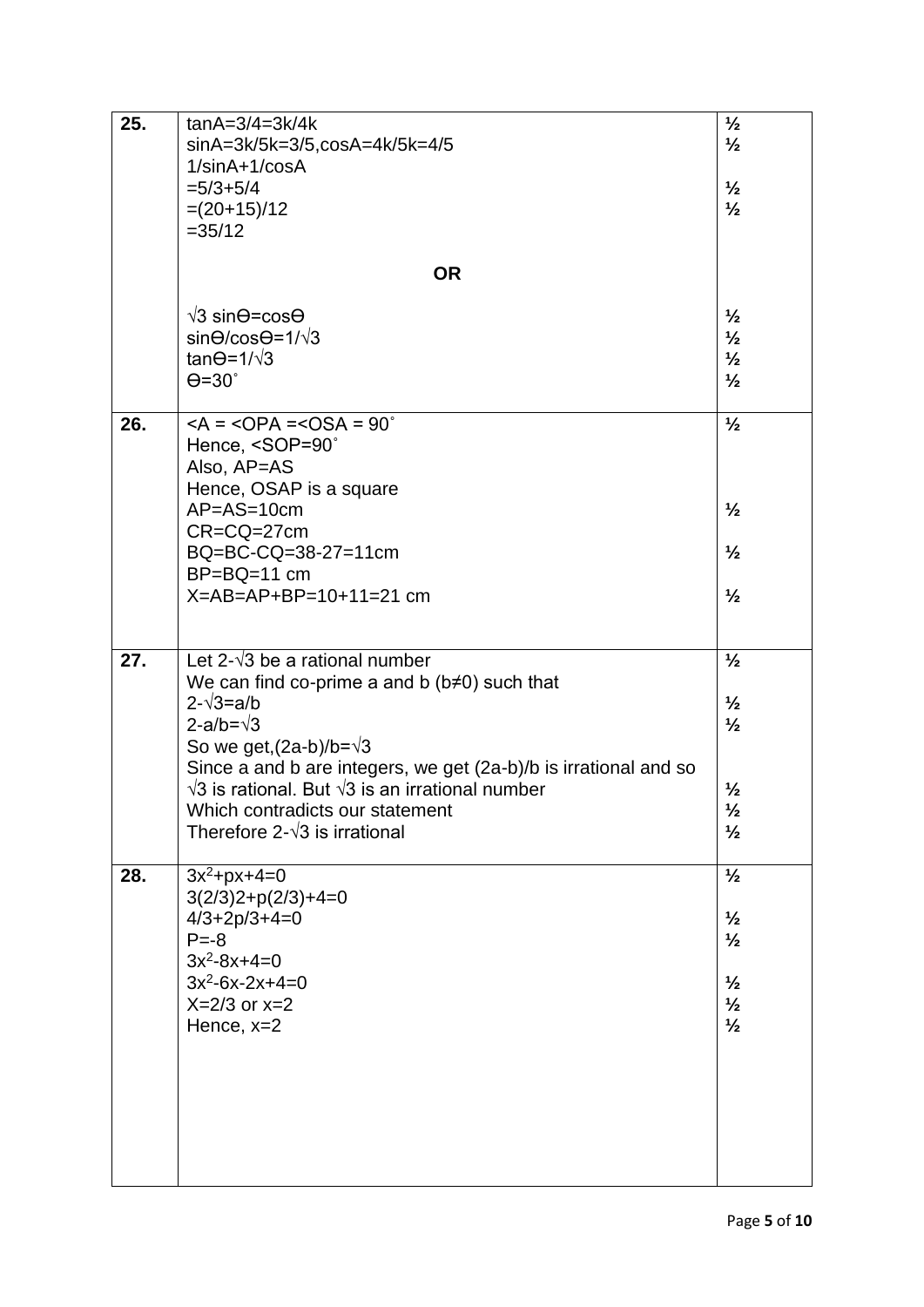|     | <b>OR</b>                                                                    |               |
|-----|------------------------------------------------------------------------------|---------------|
|     | $\alpha + \beta = 5$ ----(1)                                                 | $\frac{1}{2}$ |
|     | $\alpha-\beta=1$ ----(2)                                                     | $\frac{1}{2}$ |
|     | Solving (1) and (2), we get                                                  |               |
|     | $\alpha = 3$ and $\beta = 2$                                                 | $\frac{1}{2}$ |
|     | also $\alpha\beta=6$                                                         | $\frac{1}{2}$ |
|     | or $3(k-1)=6$                                                                | $\frac{1}{2}$ |
|     | $k-1=2$                                                                      |               |
|     | $k=3$                                                                        | $\frac{1}{2}$ |
|     |                                                                              |               |
| 29. |                                                                              |               |
|     | Area of 1 segment = area of sector -area of triangle                         | $\frac{1}{2}$ |
|     | $=(90^{\circ}/360^{\circ})\pi r^2 - \frac{1}{2} \times 7 \times 7$           |               |
|     | $=1/4x22/7x7^2 - \frac{1}{2}x7x7$                                            | $\frac{1}{2}$ |
|     | $= 14$ cm <sup>2</sup>                                                       | $\frac{1}{2}$ |
|     | Area of 8 segments= $8x14 = 112$ cm <sup>2</sup>                             | $\frac{1}{2}$ |
|     |                                                                              | $\frac{1}{2}$ |
|     | Area of the shaded region = $14x14-112$<br>$=196 - 112 = 84$ cm <sup>2</sup> | $\frac{1}{2}$ |
|     |                                                                              |               |
|     | (each petal is divided into 2 segments)                                      |               |
|     |                                                                              |               |
| 30. | ∆ABC~∆DEF<br>Perimeter ( $\triangle ABC$ ) $AB+BC+CA$ $AB$                   |               |
|     | Perimeter ( $\triangle DEF$ ) $DE + EF + FD$ DE                              | $\mathbf 1$   |
|     |                                                                              | $\frac{1}{2}$ |
|     | $\frac{25}{15} = \frac{9}{X}$                                                | $\frac{1}{2}$ |
|     | $X=5.4cm$                                                                    | 1             |
|     | $DE = 5.4cm$                                                                 |               |
|     | <b>OR</b>                                                                    |               |
|     |                                                                              |               |
|     |                                                                              |               |
|     |                                                                              |               |
|     |                                                                              |               |
|     |                                                                              |               |
|     |                                                                              | $\frac{1}{2}$ |
|     |                                                                              |               |
|     |                                                                              |               |
|     | D<br>в<br>м                                                                  |               |
|     | <b>Construction-Draw AM I BC</b>                                             |               |
|     |                                                                              | $\frac{1}{2}$ |
|     | BD 1 1/3 BC, BM=1/2 BC                                                       |               |
|     | In $\triangle$ ABM,                                                          |               |
|     | $AB^2 = AM^2 + BM^2$                                                         | $\frac{1}{2}$ |
|     | $=AM^2+(BD+BM)^2$                                                            |               |
|     | $=AM^2+DM^2+BD^2+2BD$ . DM                                                   | $\frac{1}{2}$ |
|     | $=AD^2+BD^2+2BD(BM-BD)$                                                      |               |
|     | $=AD^2+(BC/3)^2+2. BC/3.(BC/2-BC/3)$                                         |               |
|     | $=AD^2+2BC^2/9$                                                              | $\frac{1}{2}$ |
|     | $=AD^2+2AB^2/9$                                                              |               |
|     | Hence, 7AB <sup>2</sup> =9AD <sup>2</sup>                                    | $\frac{1}{2}$ |
|     |                                                                              |               |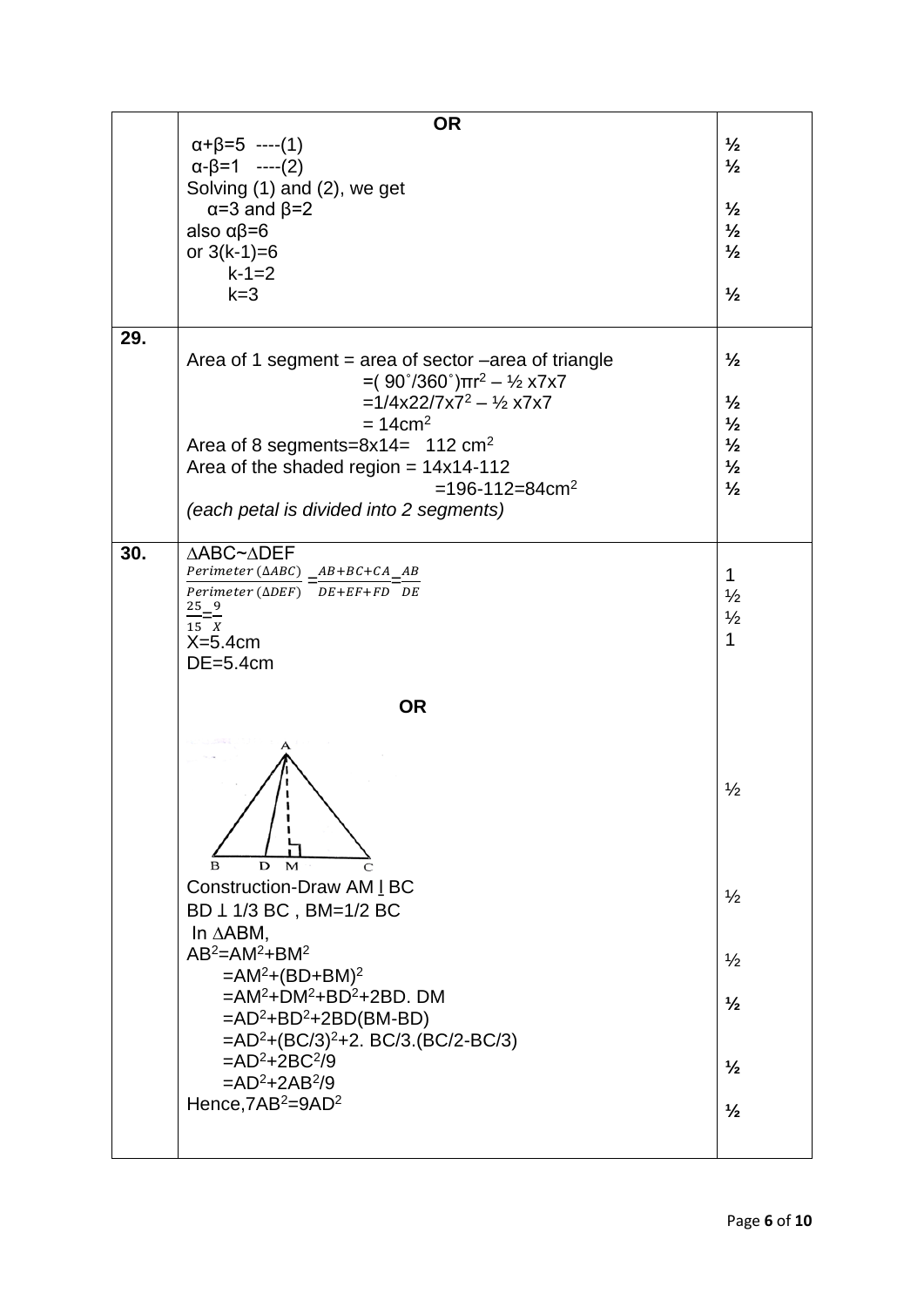| 31. | Class                                                                                                        | Frequency      | Cumulative   | 1                              |
|-----|--------------------------------------------------------------------------------------------------------------|----------------|--------------|--------------------------------|
|     |                                                                                                              |                | frequency    |                                |
|     | $0-5$                                                                                                        | 12             | 12           |                                |
|     | $5 - 10$                                                                                                     | a              | $12+a$       |                                |
|     | $10 - 15$                                                                                                    | 12             | $24+a$       |                                |
|     | 15-20                                                                                                        | 15             | $39+a$       |                                |
|     | $20 - 25$                                                                                                    | b              | $39+a+b$     |                                |
|     | 25-30                                                                                                        | 6              | $45 + a + b$ |                                |
|     | 30-35                                                                                                        | 6              | $51+ a+b$    |                                |
|     | 35-40                                                                                                        | $\overline{4}$ | $55 + a + b$ |                                |
|     | Total                                                                                                        | 70             |              |                                |
|     |                                                                                                              |                |              |                                |
|     | $55 + a + b = 70$<br>$a + b = 15$                                                                            |                |              | $\frac{1}{2}$                  |
|     | median= $I + \frac{\frac{N}{2} - cf}{f} X h$                                                                 |                |              | $\frac{1}{2}$                  |
|     |                                                                                                              |                |              |                                |
|     | 16 = $15 + \frac{35-24-a}{15}$ X 5                                                                           |                |              |                                |
|     | $1=(11-a)/3$                                                                                                 |                |              |                                |
|     | $A=8$                                                                                                        |                |              |                                |
|     |                                                                                                              |                |              | $\frac{1}{2}$                  |
|     | $55 + a + b = 70$                                                                                            |                |              | $\frac{1}{2}$                  |
|     | $55+8+b=70$                                                                                                  |                |              |                                |
|     | $B=7$                                                                                                        |                |              |                                |
|     |                                                                                                              |                |              |                                |
| 32. | $60^\circ$<br>$30^\circ$<br>C<br>D                                                                           | A<br>$h$ m     |              | $\frac{1}{2}$<br>$\frac{1}{2}$ |
|     | Let AB=candle<br>C and D are coins<br>Tan60°=AB/BC=h/b<br>$\sqrt{3}$ =h/b<br>$H=b\sqrt{3}$ --------------(1) |                |              | $\frac{1}{2}$                  |
|     | Tan30°=AB/BD=h/a<br>$1/\sqrt{3}$ =h/a                                                                        |                |              |                                |
|     | $H=a/\sqrt{3}$ --------------(2)                                                                             |                |              | $\frac{1}{2}$                  |
|     | Multiplying (1) and (2), we get                                                                              |                |              |                                |
|     | H <sup>2</sup> = $b\sqrt{3}X$ a/ $\sqrt{3}$                                                                  |                |              | $\frac{1}{2}$                  |
|     | $H^2 = b a$<br>$H = \sqrt{ab}$ m                                                                             |                |              | $\frac{1}{2}$                  |
|     |                                                                                                              |                |              |                                |
|     |                                                                                                              |                |              |                                |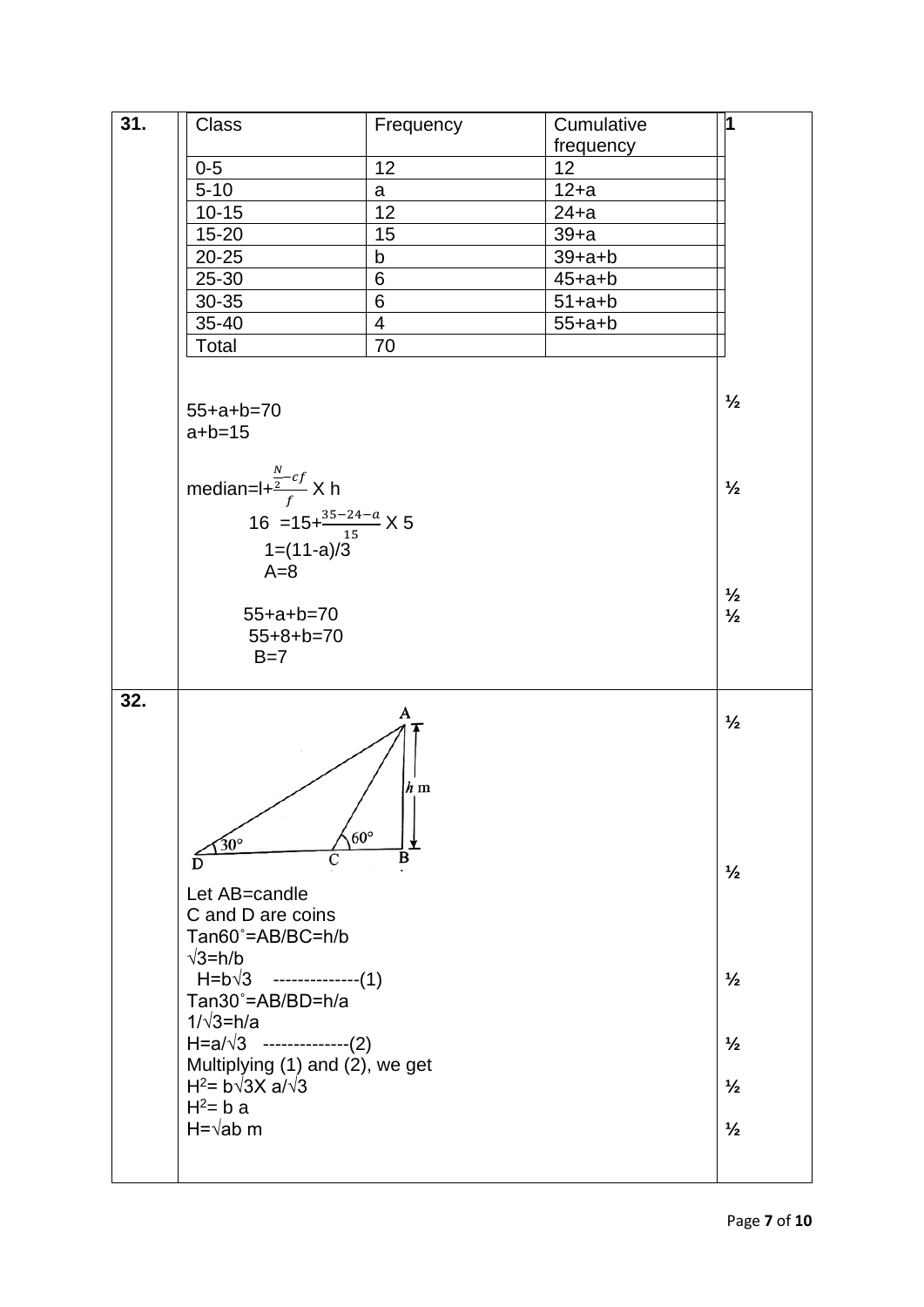| 33. | Mode= $1+\frac{f_1-f_0}{2f_1-f_2-f_0}$ xh<br>67 = 60+ $\frac{15-x}{30-12-x}$ x 10<br>7 = $\frac{15-x}{18-x}$ x 10<br>$7x(18-x)=10(15-x)$<br>126-7x=150-10x<br>$3x=150-126$<br>$3x=24$<br>$X=8$                                                                                                                                                                                                                                                       | $\frac{1}{2}$<br>$\frac{1}{2}$<br>$\frac{1}{2}$<br>$\frac{1}{2}$<br>$\frac{1}{2}$<br>$\frac{1}{2}$                                                   |
|-----|------------------------------------------------------------------------------------------------------------------------------------------------------------------------------------------------------------------------------------------------------------------------------------------------------------------------------------------------------------------------------------------------------------------------------------------------------|------------------------------------------------------------------------------------------------------------------------------------------------------|
| 34. | 30<br>60<br>80 <sub>m</sub><br>Let BD=river<br>AB=CD=palm trees=h<br>$BO=x$<br>$OD = 80-x$<br>In ∆ABO,<br>Tan $60^\circ$ =h/x<br>-----------------------(1)<br>$\sqrt{3}$ =h/x<br>$H = \sqrt{3x}$<br>In $\triangle CDO$ ,<br>Tan $30^{\circ}$ =h/(80-x)<br>$1/\sqrt{3}$ = h/(80-x) ---------------------(2)<br>Solving (1) and (2), we get<br>$X=20$<br>$H = \sqrt{3x} = 34.6$<br>the height of the trees=h=34.6m<br>$BO=x=20m$<br>DO=80-x=80-20=60m | $\mathbf{1}$<br>$\frac{1}{2}$<br>$\frac{1}{2}$<br>$\frac{1}{2}$<br>$\frac{1}{2}$<br>$\frac{1}{2}$<br>$\frac{1}{2}$<br>$\frac{1}{2}$<br>$\frac{1}{2}$ |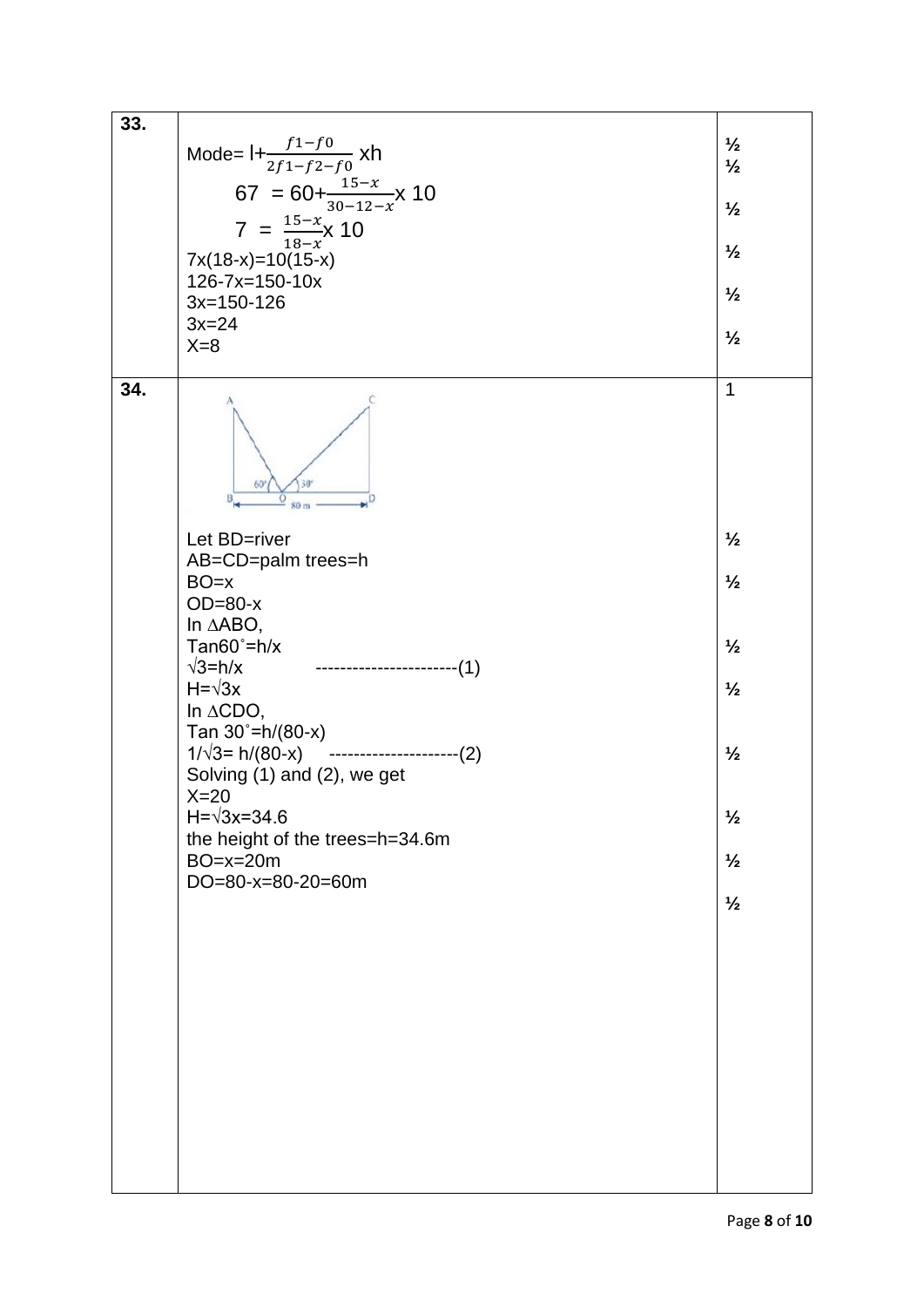|     | <b>OR</b>                                                                       |                                |
|-----|---------------------------------------------------------------------------------|--------------------------------|
|     | х                                                                               |                                |
|     | $(h - 50)$ m                                                                    |                                |
|     | $h$ m                                                                           | 1                              |
|     | 50 m<br>50 m                                                                    |                                |
|     |                                                                                 |                                |
|     | $x$ m $-$<br>Let AB=Building of height 50m                                      |                                |
|     | $RT =$ tower of height= h m                                                     | $\frac{1}{2}$                  |
|     | $BT = AS = x m$<br>$AB = ST = 50$ m                                             | $\frac{1}{2}$                  |
|     | $RS=TR-TS=(h-50)m$<br>In ∆ARS, tan30°=RS/AS                                     |                                |
|     | $1/\sqrt{3}$<br>$= (h - 50)/x$<br>-------------(1)                              |                                |
|     | In $\triangle$ RBT, tan60°=RT/BT<br>$\sqrt{3}$ = h/x<br>-(2)                    | $\frac{1}{2}$                  |
|     | Solving (1) and (2), we get                                                     | $\frac{1}{2}$<br>$\frac{1}{2}$ |
|     | $h = 75$                                                                        |                                |
|     | from $(2)$<br>$x=h/\sqrt{3}$                                                    | $\frac{1}{2}$                  |
|     | $= 75 / \sqrt{3}$<br>$=25\sqrt{3}$                                              | $\frac{1}{2}$                  |
|     | Hence, height of the tower=h=75m                                                |                                |
|     | Distance between the building and the tower= $25\sqrt{3}$ =43.25m               | $\frac{1}{2}$                  |
| 35. | For pipe, $r = 1$ cm                                                            | $\frac{1}{2}$                  |
|     | Length of water flowing in 1 sec, $h=0.7$ m=7cm                                 | ⅛                              |
|     | Cylindrical Tank, R=40 cm, rise in water level=H                                | $\frac{1}{2}$                  |
|     | Volume of water flowing in 1 sec= $\prod r^2 h = \prod x 1x 1x 70$<br>$=70\Box$ | $\frac{1}{2}$                  |
|     | Volume of water flowing in 60 sec=70∏x60                                        | $\mathbf 1$                    |
|     | Volume of water flowing in 30 minutes=70∏x60x30                                 | $\frac{1}{2}$                  |
|     | Volume of water in Tank= $\prod$ r <sup>2</sup> H= $\prod$ x40x40xH             | $\frac{1}{2}$                  |
|     | Volume of water in Tank= Volume of water flowing in 30                          | $\frac{1}{2}$<br>$\frac{1}{2}$ |
|     | minutes<br>$\bigcap x40x40xH = 70 \bigcap x60x30$                               |                                |
|     | H=78.75cm                                                                       |                                |
|     |                                                                                 |                                |
|     |                                                                                 |                                |